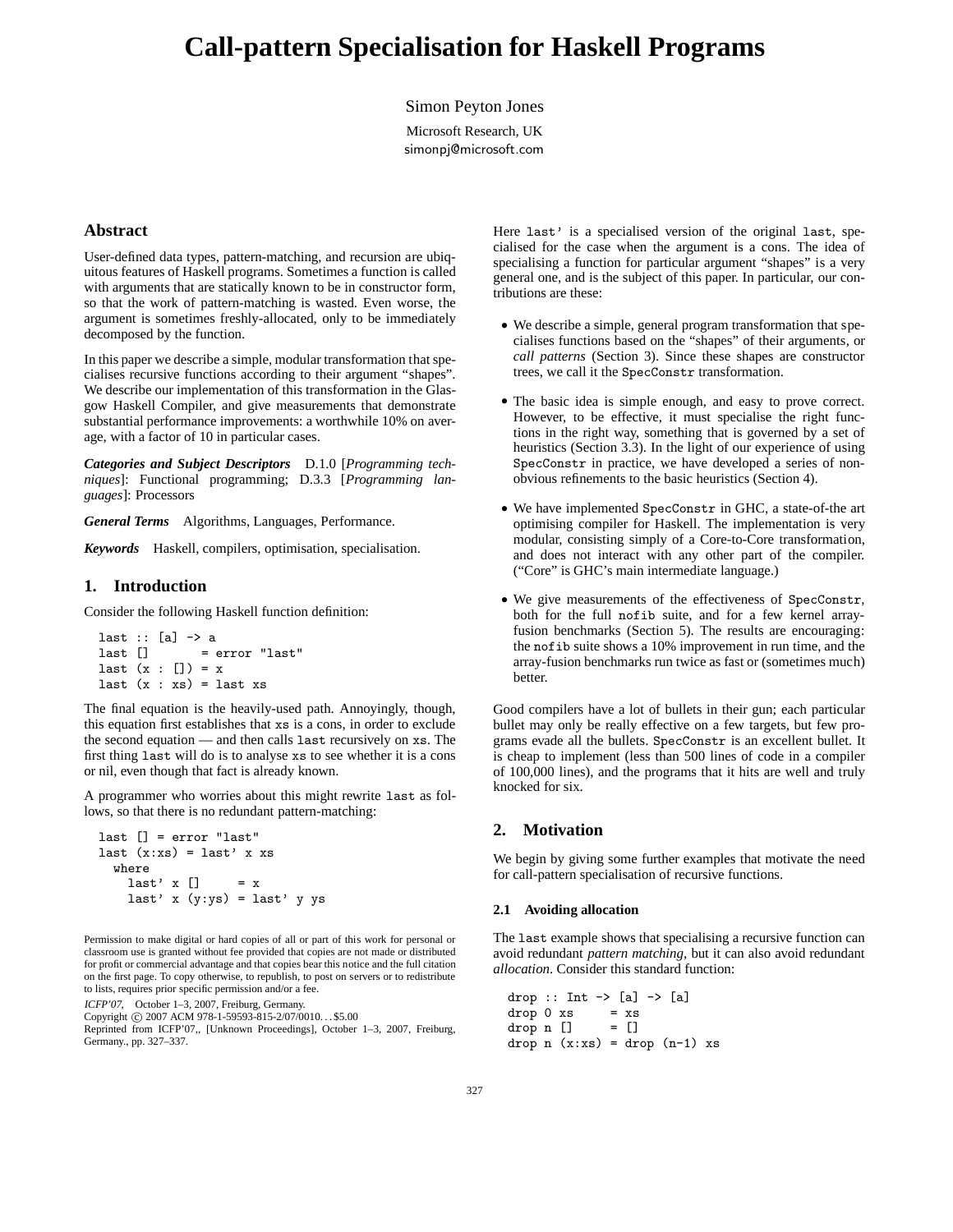GHC translates Haskell into a small intermediate language called *Core*, which is what the optimiser works on. Here is the translation of drop into Core<sup>1</sup>, after a bit of inlining:

```
drop = \n\cdot \xs.case n of {
             I# un \rightarrowcase un of {
          0 \rightarrow xs ;\overline{a} ->
   case xs of {
              \begin{array}{ccc} \square & & \rightarrow & \square & ; \end{array}(y:ys) \rightarrow drop (I# (un -# 1)) ys}}}
```
The first case takes apart n, which has type Int. In GHC the Int type is not primitive; it is declared like this:

data  $Int = If Int$ 

This is an ordinary algebraic data type declaration, saying that Int has a single constructor I#, which has a single field of type Int# (Peyton Jones and Launchbury 1991). The "#" has a mnemonic significance only; the constructor I# is just an ordinary constructor with a funny-looking name. The type Int# is a truly primitive type, however, built into GHC; it is the type of 32-bit finite-precision integer values. So the second case expression does a perfectly ordinary pattern-match on n to bind un (short for "unboxed n"), of type Int# to the value of n. Haskell is a lazy language, so n may be a thunk in which case the case expression will evaluate it.

The second case expression tests whether or not un is zero, while the third scrutinises  $xs$  to see whether or not it is of form  $(y:ys)$ ; if so, there is a recursive call to drop, passing (n-1) as argument. This argument (which must have type Int) is built by decrementing un, using the built-in operator  $-\#$  :: Int#  $\rightarrow$  Int#  $\rightarrow$  Int#, and constructing an Int value using the data constructor I#.

Notice that in every iteration except the last, *the newly-constructed* Int *is immediately de-constructed in the recursive call*. In short, there is a redundant heap allocation of the Int value in every iteration, leading to increased memory traffic and garbage-collector load. Especially for tight loops, eliminating allocation is highly desirable.

In the case of drop, we want to specialise the function for the case when the first argument has shape (I# <something>). The specialised function looks like this:

```
drop' :: Int# \rightarrow [a] \rightarrow [a]
drop' = \un.\xs. case un of {0 \rightarrow xs ;
                                   \overline{\phantom{0}} ->
                               case xs of {
                                   \begin{array}{ccc} \square & & \rightarrow & \square & ; \end{array}(y:ys) \rightarrow drop' (un -# 1) ys ?}
```
Now there is no allocation in the loop — and removing allocation from the inner loop of a program can be a very big win indeed.

#### **2.2 Stream fusion**

These examples are suggestive, but our recent interest in SpecConstr was provoked by the work on stream fusion by Coutts et al. (2007a,b). Their goal is to eliminate intermediate data structures, such as lists or arrays. For example, consider the following function:

sum\_append :: [Int] -> [Int] -> Int  $sum\_append$  xs  $ys = sum (xs ++ ys)$ 

We would like to compute the result without constructing the intermediate list xs++ys. The details of their work can be found elsewhere in this proceedings, but the key point is this: a fold operation (sum in this case) is performed by a *stream* fold, looking something like this:

```
data Stream a
  = forall s. Stream (s -> Step a s) s
data Step a s = Done | Yield a s
sumStream :: Stream Int -> Int
{-# INLINE sumStream #-}
sumStream (Stream next s)
  = go 0 s
  where
    go z s = case (next s) of
                  Done \rightarrow z
                  Yield x s' \rightarrow go (z+x) s'
```
The intention is that sumStream will be inlined at its call sites, which will instantiate its body with a (perhaps rather complicated) function next and a (perhaps also complicated) initial state s, thereby producing a specialised, but still recursive, version of go.

In the case of sum\_append, here it is the code that arises after inlining sum and  $(+)$ , and simplifying a little (this example is taken from Coutts et al. (2007a)):

```
sum_append xs ys
= go 0 (Left xs)
where
    go z (Left xs)
       = case xs of
           [] -> go z (Right ys)
           x : xs' -> go (z+x) (Left xs')
    go z (Right ys)
       = case ys of
           [] \longrightarrow zy : ys' \rightarrow go (z+y) (Right ys')
```
Notice the recursive calls to go with explicit Left and Right constructors, and the pattern matching on that same parameter. If we specialised go for these two cases we would get this:

```
sum_append xs ys
= go_left 0 xs
where
   go_left z xs = case xs of
                      [] -> go_right z ys
                      x : xs' \rightarrow go\_left ( z+x) xs'go_right z ys = caseys of [] ->
                                \rightarrow z
                       y : ys' \rightarrow go\_right (z+y) ys'
```
Now the program stands revealed: go\_left adds the elements of xs into an accumulating parameter, and then switches to go\_right, which does the same for ys. Stream fusion entwines these two loops together into one, driven by a state that distinguishes them. SpecConstr unravels the loop nest, improving performance by avoiding the allocation of Left and Right constructors. Indeed, without SpecConstr the performance is no better than the original list-ful program.

(The alert reader may notice that the good performance of sum\_append relies on the strictness analyser spotting that go\_left

<sup>&</sup>lt;sup>1</sup> NB: this display omits all type information, which Core includes.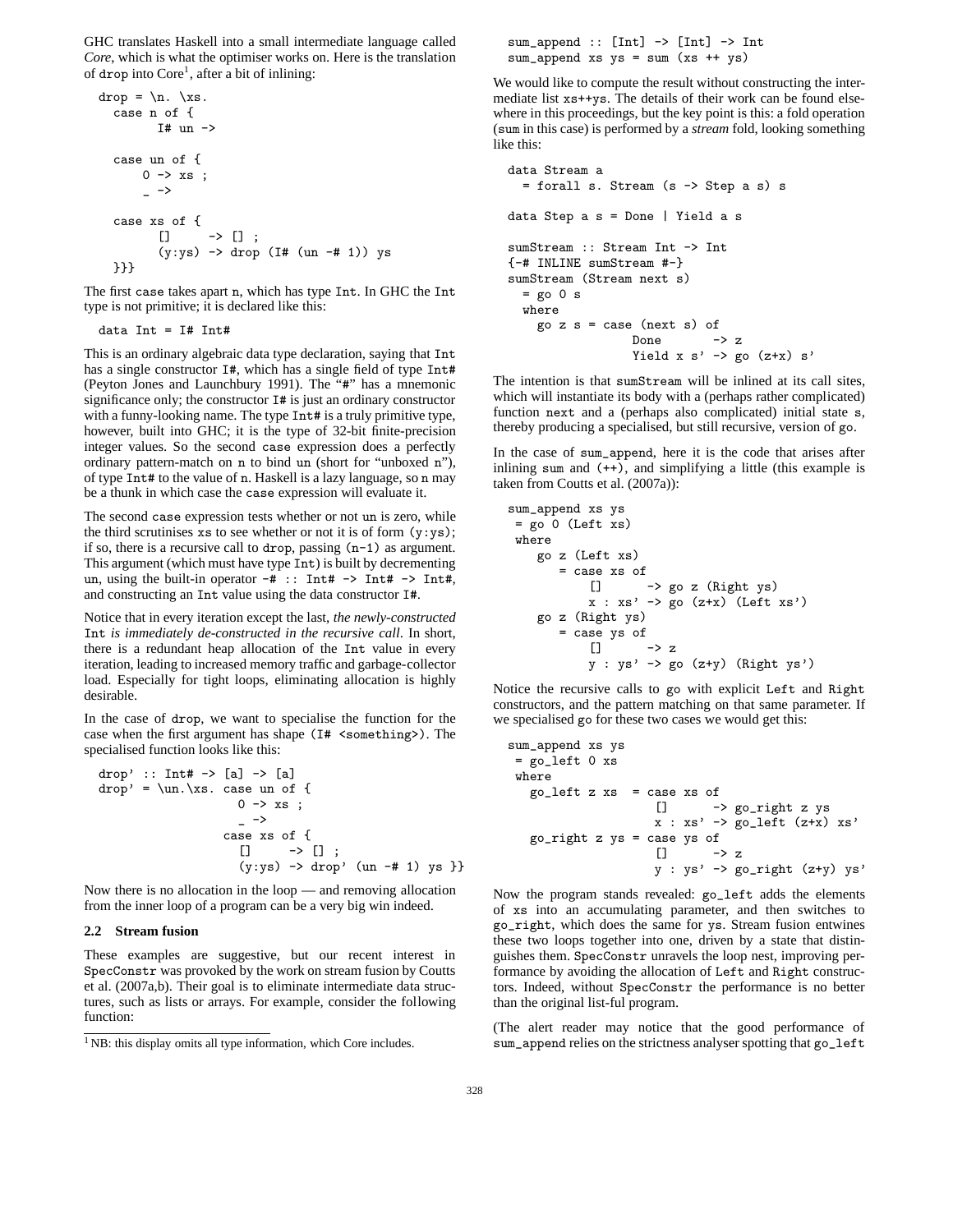

**Figure 1:** GHC compilation pipeline

and go\_right are strict in z, else the accumulating parameter will build up a chain of thunks. That is indeed true, but it is *also* true of the original sumStream function. Furthermore, we run the strictness analyser *before* SpecConstr, so the latter transforms the program only after strictness analysis has already done its work. Hence, one does not need to worry that SpecConstr might obfuscate the program, thereby defeating strictness analysis.)

# **3. Implementing** SpecConstr

It is easy enough to write down the desired result of the transformation, but we also need a general algorithm that implements it. In this case, we can leverage GHC's existing infrastructure to make the algorithm rather simple. Before discussing the SpecConstr implementation, we therefore digress briefly to describe this infrastructure.

GHC's compilation pipeline looks like Figure 1. The program is parsed, renamed, typechecked, and desugared into the Core language. Core is a small, explicitly-typed lambda-calculus language in the style of System F. The Core program is processed by a succession of Core-to-Core optimisations, one of which is SpecConstr, after which it is fed to the code generator.

A particularly important Core-to-Core pass is the *Simplifier*, which implements a large set of simple, local optimising transformations,

such as constant folding, beta reduction, inlining, and so on (Peyton Jones and Santos 1998). A common pattern is that a sophisticated optimisation, such as strictness analysis or SpecConstr, does the heavy lifting, but produces a result program that is littered with local inefficiencies, of precisely the sort that the Simplifer can clean up. The assumption that the Simplifier will run later makes each optimisation much simpler to implement.

Returning now to SpecConstr, the implementation proceeds in three steps:

- **Step 1:** *Identify the call patterns* for which we want to specialise the function.
- **Step 2:** *Specialise*: create a specialised version of the function for each distinct call pattern.
- **Step 3:** *Propagate:* replace calls to the original function with calls to the appropriate specialised version.
- A *call pattern* for a particular function is a pair

 $\overline{v} \triangleright \overline{p}$ 

where  $\overline{v}$  is a list of variables, which we call the *pattern variables*, and  $\overline{p}$  is a list of argument expressions. In the case of drop, the recursive call (drop  $(I# (un -# 1))$  ys) gives rise to the call pattern

$$
[v, ys] \triangleright [\text{I# } v, ys]
$$

A call pattern describes the argument templates for which we want to generate a specialised variant of the function. In the case of drop, the call pattern specifies a specialised variant for calls of the form

```
drop (I# \langlesomething\rangle) \langlesomething else\rangle
```
The pattern variables  $v, ys$  stand for the " $\langle$ *something* $\rangle$ " holes in this template. The order of pattern variables  $\overline{vs}$  in a call pattern is unimportant, and a call pattern is insensitive to consistent  $\alpha$ renaming of its pattern variables.

In the case of drop, the number of pattern variables happens to be the same as the number of arguments, but that is not in general the case. To illustrate, here are some further examples of call patterns:

 $[x] \triangleright [True, x]$  First argument is True, second is anything  $[x, xs] \triangleright [(x:xs)]$  Sole argument is a cons (:)

We now give the details of Steps 1-3 identified above, in order of increasing difficulty, starting with Step 3.

## **3.1 Step 3: Propagation**

The third step of the algorithm, propagation, replaces calls to the original function with calls to a specialised version of the function, whenever such a version has been created by the earlier steps. The propagation step is particularly easy to implement. The Simplifier already provides a general mechanism called *extensible rewrite rules*, that allows an optimisation pass (or indeed the programmer) to create a rewrite rule that is subsequently applied by the Simplifier as it traverses the program (Peyton Jones et al. 2001). Knowing that the Simplifier will run subsequently, all Step (3) need do is create one rewrite rule for each call pattern. For example, in the case of drop, from the call pattern  $[v, ys] \triangleright [I# v, ys]$  Step (3) adds the rule:

{-# RULES

```
"drop-spec" forall v xs.
                  drop (I# v) xs = drop' v xs
#-}
```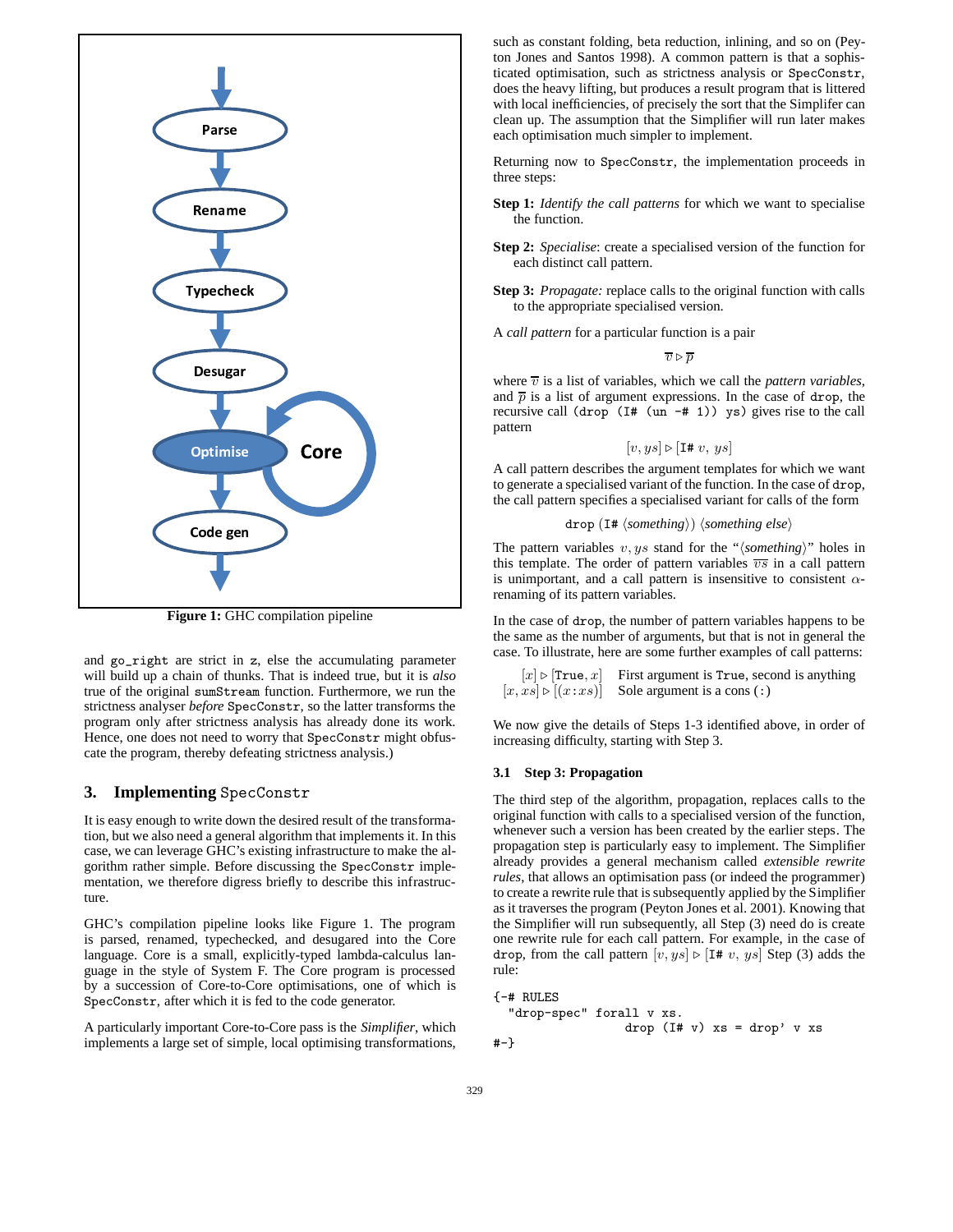(More precisely, this is the concrete syntax that a programmer would use to express a rewrite rule, but Step (3) directly creates the rule in its internal form.) The effect of this rule is that whenever the Simplifier sees a call matching the left-hand side of the rule, it replaces the call with the right-hand side. The rule applies when compiling the module Data.List where drop is defined, but it *also* survives across separate compilation boundaries, so that any module that imports Data.List will also exploit the rule.

Given a function f, a call pattern  $[v_1, \ldots, v_n] \triangleright [p_1, \ldots, p_m]$ , and the corresponding specialised function  $f'$ , the rule is trivial to generate:

$$
\textbf{for all } v_1 \ldots v_n \ldotp f \ p_1 \ldots p_m = f' \ v_1 \ldots v_n
$$

Incidentally, since Core is an explicitly-typed, polymorphic language, the pattern variables  $vs$  may, and often do, include type variables. For example, in its internal form the explicitly-typed rule for drop looks like this:

$$
\begin{array}{l}{\hbox{for all }(a)*)(v:\hbox{Int}\#)(xs:[a])}.
$$
  

$$
\hbox{drop }a\ ({\hbox{I}\#}\ v)\ xs\ =\ {\hbox{drop'}}\ a\ v\ xs\ \end{array}
$$

The existing rewrite-rule mechanism therefore completely takes care of propagation.

## **3.2 Step 2: Specialisation**

The Specialise step looks rather harder, because specialisation can have a radical effect. Whole chunks of code can disappear. For example, there is one fewer case expression in drop' compared with drop, and the allocation has disappeared; and in the last example, the call to error does not appear in last' at all. Fortunately, the Simplifier makes it easy. Given a function definition  $f = \lambda x_1 \dots x_m.e$ , and call pattern  $vs \triangleright ps$  for f, we can construct the specialised version  $f'$  thus:

$$
f' = \lambda v_1 \dots \lambda v_n. e[p_1/x_1, \dots, p_m/x_m]
$$

where the notation  $e[p/x]$  means the result of substituting p for x in e. In our now-familiar drop example, with call pattern  $[v, ys] \triangleright$ [I#  $v, ys$ ], we get

$$
drop' = \{v.\ys. < body\}[I# v/n, ys/xs]
$$

where <br/>body> is the Core code given near the start of Section 2.1. Of course, this code is *bigger* than the original definition, since we are substituting terms  $p_i$  for variables  $v_i$ . But the whole point is that we do this precisely when (we believe that) the Simplifier will subsequently be able to simplify the substituted body.

In the case of drop, for example, (case n of ...) in the original drop becomes (case  $(I# v)$  of ...) in the substituted body, so the case expression can be eliminated, leaving

drop' :: Int# -> [a] -> [a] drop' = \v.\xs. case v of { 0 -> xs ; \_ -> case xs of { [] -> [] ; (y:ys) -> drop (I# (v -# 1)) ys }}

At this stage drop' calls drop. However, the Simplifier can apply the rewrite rule "drop-spec" that we constructed in Step (3), and that "ties the knot" to give the self-recursive code for drop' given at the end of Section 2.1.

In short, Step (2) is extremely simple: just make a fresh copy of the right-hand side of the function, instantiated with the call patterns. The Simplifier will do the rest.

#### **3.3 Step 1: Identifying call patterns**

Now we turn to the first step, that of identifying the call patterns for which we want to specialise each function. Here is the set of heuristics that we used initially: we treat a call  $(f e_1 ... e_n)$  as a specialisable call if all of the following conditions hold:

**H1** The function  $f$  is bound by a definition of the form

$$
f = \lambda x_1 \dots x_a \cdot e \qquad (a > 0)
$$

That is, the lambdas are explicit, and the function has arity  $a$ .

- **H2** The right hand side *e* is "sufficiently small". In our implementation this size threshold is controlled by a flag.
- **H3** The function  $f$  is recursive, and the specialisable call appears in its right-hand side.
- **H4** All *f*'s arguments are supplied in the call; that is  $n \ge a$ .
- **H5** At least one of the arguments  $e_i$  is a constructor application.
- **H6** That argument is case-analysed somewhere in the body of f.

We can only specialise functions whose definitions are statically visible (H1). For example, if  $f$  is lambda-bound, then even if we find a call in which  $f$  is applied to structured arguments, we cannot specialise  $f$ 's definition. The further requirement that  $f$ 's definition has explicit lambdas allows us to establish whether or not (H4-6) hold. For example, the definition

 $f = head$  ys

is not specialisable.

We specialise only *recursive* functions (H3), because they represent loops. A non-recursive function is often specialised by inlining. A large function will not be inlined, however, so it might be worth considering specialising non-recursive functions called from within loops; but we have not yet done so.

For such recursive functions, we specialise only calls found in the body of the function itself (H3 again). Calls from outside the function start the loop; calls in the body are part of the loop. Moreover, to keep things simple we require that the call is saturated; that is, if the function definition looks like  $f = \lambda x_1 \dots x_a$ .  $e$  then the call has at least a arguments (H4).

The essence of call-pattern specialisation is that one or more arguments of the call is a constructor application (H5). However, there is no point in specialising the function for a call pattern unless the specialised version can take advantage of the knowledge about the argument's shape, and that is what (H6) is about. Take a unary function  $f = \lambda x.e$ , for example. The body of the specialised function is  $e[p/x]$ , where e is the body of the original function, and p is a constructor application. This is only going to be an improvement if some, or preferably all, of the occurrences of  $x$  in  $e$  are the scrutinee of a case expression, because then the case expression can be eliminated, and the constructor application need never be constructed. For example consider:

$$
f x y = (case x of { Just v -> v; Nothing -> 0 }) : (f (Just y) (y+1))
$$

For (H5) we note that the recursive call has the constructor application (Just y) as its argument; while for (H6) we note that f decomposes its first argument with a case expression. Notice, however, that the deconstruction of x need not lexically enclose the recursive call; indeed it need not be certain to be evaluated at all. Specialisation still eliminates the case, regardless. In our current example we get (after some simplification):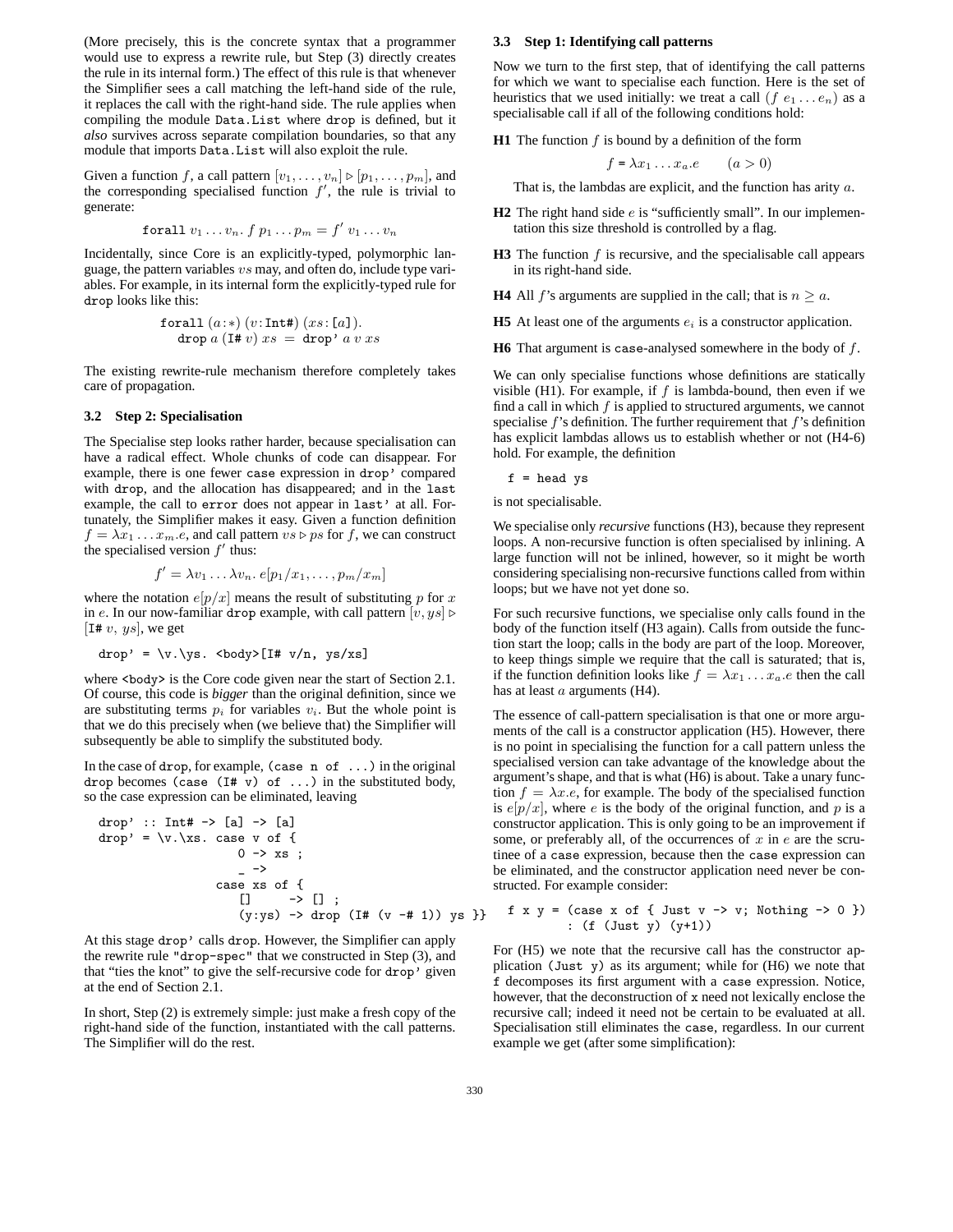{-# RULE "fs1" forall y w. f (Just y) w = f' y w #-} f'  $v = v : f' = (y+1)$ 

The call-pattern-identification algorithm (Step 1) therefore works in two phases, as follows:

- **Step 1.1:** It traverses the program, gathering two sorts of information:
	- **(a)** *Call instances*; that is, the function together with its actual arguments (i.e. not yet turned into call *patterns*).
	- **(b)** *Argument usage*; that is, information about which arguments are scrutinised by case expressions.
- **Step 1.2:** At the definition site for a function  $f$  it combines (a) the call-instance information for  $f$  with (b) the argument-usage information that describes how  $f$  uses its arguments, to make the *call patterns* for which f will be specialised.

For example, consider a recursive function  $f = \lambda x_1 x_2.e$ . Suppose that in e we find a call  $(f$  (Just  $v$ )  $(p, q)$ ), where both arguments are constructor applications. Suppose further that the argumentusage information from  $e$  indicates that only  $x_1$  is scrutinised by a case expression. Then it would be fruitless to specialise on  $x_2$ , so we generate the call pattern  $[v, w]$  ⊳ [Just  $v, w$ ], where w is a fresh pattern variable.

Pattern variables are also used in call patterns in place of parts of the call that do not take the form of constructor applications. For example, consider the call  $(f$  (Just  $x$ )  $(gx)$ ). It would be perfectly correct to specialise  $f$  for the call pattern

$$
[g, x] \triangleright [\texttt{Just } x, g \ x]
$$

But it would be foolish to do so, because the specialised version of f cannot usefully exploit the knowledge that its second argument is a function application. Instead, when turning a call instance into a call pattern, GHC abstracts each sub-expression of the call that is not a constructor application by a pattern variable. In our example, the derived call pattern would be  $[x, w] \triangleright [\text{Just } x, w]$ .

Lastly, in step 1.2, GHC eliminates duplicate call patterns, modulo  $\alpha$ -conversion of course, since nothing is gained by making two identical specialisations of the same function.

#### **3.4 Summary**

This concludes the overview of the SpecConstr transformation. The transformation is implemented in GHC, which is itself written in Haskell. As a way to make the earlier discussion more concrete, here is the type signature of the main SpecConstr function in GHC's implementation:

```
specExpr :: ScEnv -> CoreExpr
         -> (ScUsage, CoreExpr)
data ScEnv
  = SCE { sc_size :: Int,
          sc_how_bound :: Map Id HowBound }
data HowBound = SpecFun | SpecArg
type ScUsage = (Calls, ArgUsage)
type Calls = Map Id [Call]
type Call = [CoreExpr]
type ArgUsage = Set Id
```
The function specExpr takes a CoreExpr and an environment that gives information about the context of the expression. It returns a transformed expression, along with usage information (of type ScUsage) that describes how the expression uses its free variables.

The environment ScEnv has two fields:

- sc\_size, the (fixed) size threshold for specialisation (H2).
- sc\_how\_bound, a finite mapping that identifies specialisable functions (SpecFun), and their arguments (SpecArg). This mapping is extended in the obvious way when the transformation moves inside the body of a specialisable function (H1). Id is GHC's data type for identifiers.

The usage information, ScUsage has two components: call instances (Calls) and argument usage (ArgUsage). The former is simply a finite mapping from a specialisable function (a SpecFun) to a list of its calls, each represented by a list of arguments. The latter is a set of the identifiers (identified as SpecArgs) that are scrutinised by a case expression.

## **4. Refining the basic scheme**

The alert reader will have noticed that *the particular choice of call patterns does not affect correctness*. We can specialise for too many call patterns (so that the specialisations go unused) or too few (so that worthwhile optimisation opportunities are missed), but in either case the program will still run correctly. Our goal is to select call patterns for which useful optimisation opportunities will arise.

So only Steps 2 and 3 affect correctness, and it is easy to prove that they are in fact correct. Step 2 simply adds a new function definition, which has no effect on the meaning of the program, so the only question is whether the rewrite rule created in Step 3 is correct. For a function  $f = \lambda x_1 \dots x_m e$ , and call pattern  $\overline{v} \triangleright \overline{p}$ , the rule looks like:

$$
\textbf{for all } v_1 \ldots v_n \ldotp f \ p_1 \ldots p_m = f' \ v_1 \ldots v_n
$$

Does the equality claimed by the rule hold? The left-hand side of the rule is, by  $\beta$ -reduction, equal to  $e[\overline{p}/\overline{x}]$ . The definition of  $f'$  is  $f' = \lambda v_1 \dots v_m . e[\overline{p}/\overline{x}]$ , so the right-hand side of the rule is also equal to  $e[\overline{p}/\overline{x}]$ , and we are done.

Matters are much less cut-and-dried when it comes to identifying call patterns (Step 1). We have spent considerable time tuning the choice of call patterns in the light of experience, and these refinements are the subject of the rest of this section. Remember: they are all optional!

## **4.1 Variables that have known structure**

Consider this function:

$$
f1 n x = ... (case x of (p,q) \rightarrow f1 p y)...
$$
  
where  
 $y = (n, True)$ 

Although the argument (n,True) does not appear *literally* in the call, it is obvious that we would like to record a call pattern  $[p, n] \triangleright$  $[p, (n, True)]$ , in which the second argument of f is a pair whose second component is True.

A very similar situation arises when the recursive call occurs in a branch of a case expression, thus:

f2 n x = case x of {  $(p,q)$  -> ... $(f2 m x)$ ... }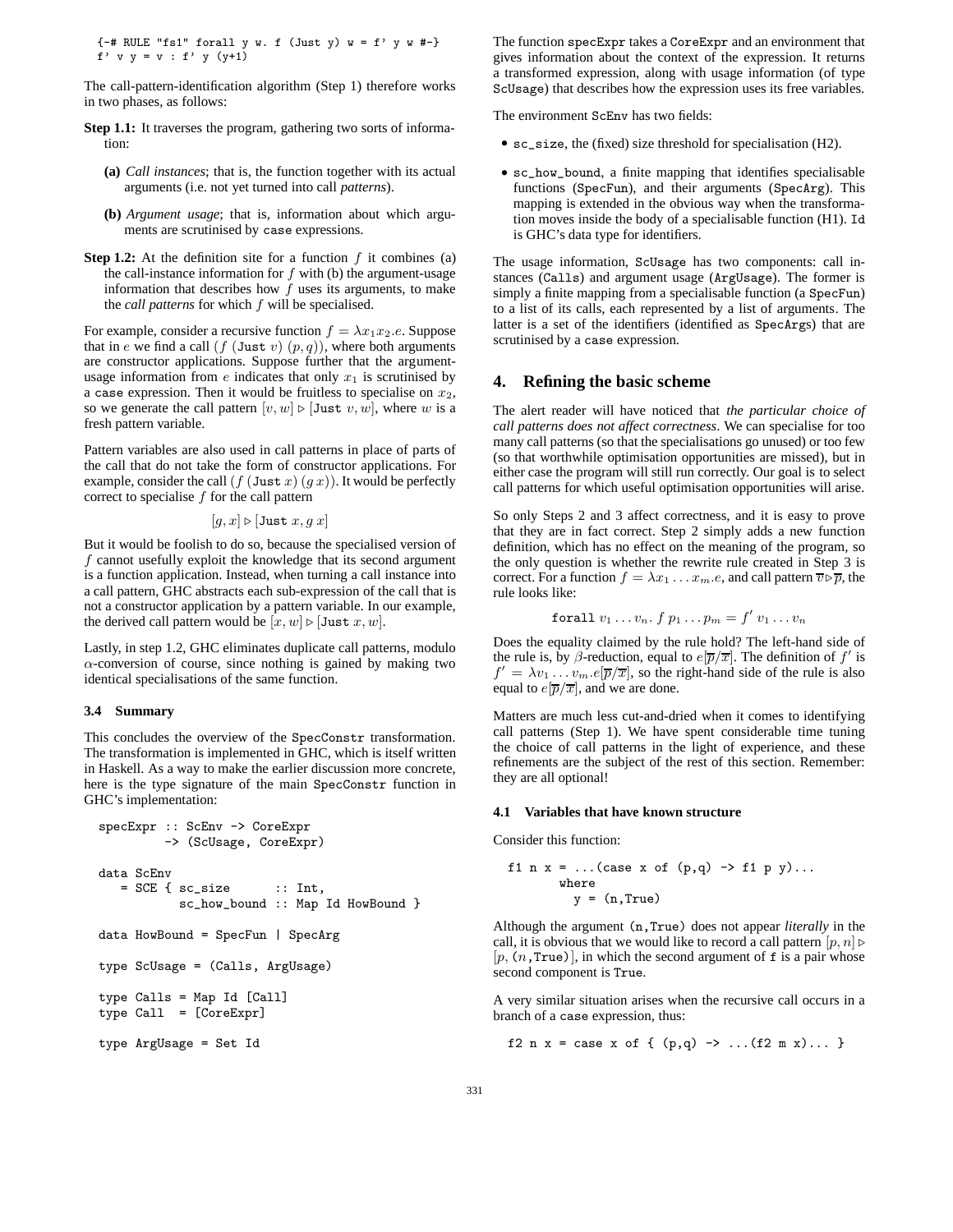Again, although the second argument of the recursive call is not literally a constructor application, x is known to be a pair (p,q) at the moment of the call. So it is desirable to record the call pattern  $[m, p, q] \triangleright [m, (p, q)].$ 

A third situation is a call like this:

...f3 (let 
$$
x = h y in (x,x)
$$
)....

Again, f3 is not literally applied to a pair, but despite the intervening let it is clear that f3 could usefully be specialised for the call pattern  $[p, q] \triangleright (p, q)$ .

Incidentally, the reader might wonder why the Simplifier does not instead eliminate the let in the first place. It cannot substitute (h y) for x, because that would duplicate the call of h. Alternatively, it could float the let outwards, to give this:

...let 
$$
x = h y
$$
 in f3  $(x,x)$ ...

Indeed it will do so if f3 is strict, but not otherwise, because if f3 is lazy the transformed program risks allocates two objects (the thunk for (h y) and the pair  $(x, x)$ ) instead of one (the thunk for let  $x = h y$  in  $(x,x)$ ).

To summarise, here is the refinement:

- **R1:** when collecting call patterns, SpecConstr should take account of
	- Variables that are let-bound to a constructor application (example: f1).
	- Variables that have been case-analysed by an enclosing case expression (example: f2).
	- Arguments that are constructor applications disguised by enclosing lets (example: f3).

Exactly the same three refinements must also be made to the Simplifier's rule matcher. For example, the call pattern for f2 will generate a rewrite rule looking like this:

{-# RULES "f2-spec" forall m p q. f2 m (p,q) = f2' m p q #-}

The rule matcher embodied in the Simplifier must spot that the call in the right hand side of f2 matches this rule. Similarly, the rule matcher should spot that the call

f2 m (let  $x = h y$  in  $(x,x)$ )

is also an instance of rule f2-spec, and rewrite it to

let  $x = h y$  in f2' m x x

Notice that these refinements to the rule matcher are useful for *all* rules, not only for those generated by SpecConstr.

A reader who is familiar with Haskell may also notice that f2 is strict in x, and so GHC's strictness analyser will make f2 use callby-value and, furthermore, will pass two components of the pair separately to the function, thereby achieving the same effect as callpattern specialisation. But the SpecConstr transformation deals with two cases that leave the strictness analyser helpless. First, the function may not be strict:

if 4 True 
$$
n x = n
$$

\nif 4 False  $n x = \text{case } x$  of

\n $(p,q) \rightarrow \ldots (f4 \text{ cm } x) \ldots$ 

Second, the argument may not be of a single-constructor type:

data Maybe a = Nothing | Just a f5 :: Int  $\rightarrow$  Maybe Int  $\rightarrow$  Int f5  $n$   $x$  = case  $x$  of Nothing -> n Just  $p \rightarrow \ldots (f5 \text{ m x}) \ldots$ 

Although f5 is strict, GHC will still pass the argument x boxed. However, the SpecConstr transformation can spot that, at the recursive call, x is always of form (Just p), and can make a specialised version of f5 that passes p alone, eliminating the case expression altogether.

In concrete terms, the SpecConstr data structures sketched in Section 3.4 are modified as follows:

• The environment ScEnv is augmented with a field that describes the shape of any known variables:

data  $ScEnv = SCE$  { ...;  $sc\_cons$  :: ShapeMap }

type ShapeMap = Map Id (DataCon,[CoreExpr])

That is, ScEnv is extended with new field sc\_cons of type ShapeMap, which maps an identifier to its shape (if known). The type DataCon is GHC's data type representing a data constructor.

• The call-instance information must be augmented to capture the ShapeMap at the call site:

data Call = Call ShapeMap [CoreExpr]

For example, in f5 above, the ShapeMap would be augmented in the Just branch of the case with the mapping  $[x \mapsto$  Just p. The Call record collected from the body of f5, will look like

$$
Call[x \mapsto Just p] [m, x]
$$

#### **4.2 Nested structure**

Consider this function:

 $f \ x = \dots (f (Just (x:xs))) \dots$ 

Here, the argument to f is a *nested* constructor application. It is obviously attractive to specialise for the nested call pattern  $[x, xs] \triangleright [Just (x:xs)].$  However, this apparently-simple refinement complicates (H6): we only want to specialise f for the nested call pattern if f not only case-analyses x, but *also* case-analyses the argument of the Just.

In general, then, we must record all the evaluation that f performs on its arguments, anywhere in its body. Here is a more complicated example:

```
data T = A (Either Bool Bool) | B (Int, Int)
data Either a b = Left a | Right b
```
 $g :: T \rightarrow Int$  $g (A (Left p)) = ...$  $g$  (A (Right True)) =  $\dots$  $g$  (A (Right False)) =  $\dots$  $g(B x) = ...$ 

Here are some call patterns for g, along with whether we would like to specialise g for that pattern:

| [p] ▶ A (Right p)  | Yes                                 |
|--------------------|-------------------------------------|
| □ ▶ A (Right True) | Yes                                 |
| □ ▶ A (Left True)  | No: g does not decompose the $Bool$ |
| [x] ▶ B x          | Yes                                 |
| [x, y] ▶ B (x, y)  | No: g does not decompose the pair   |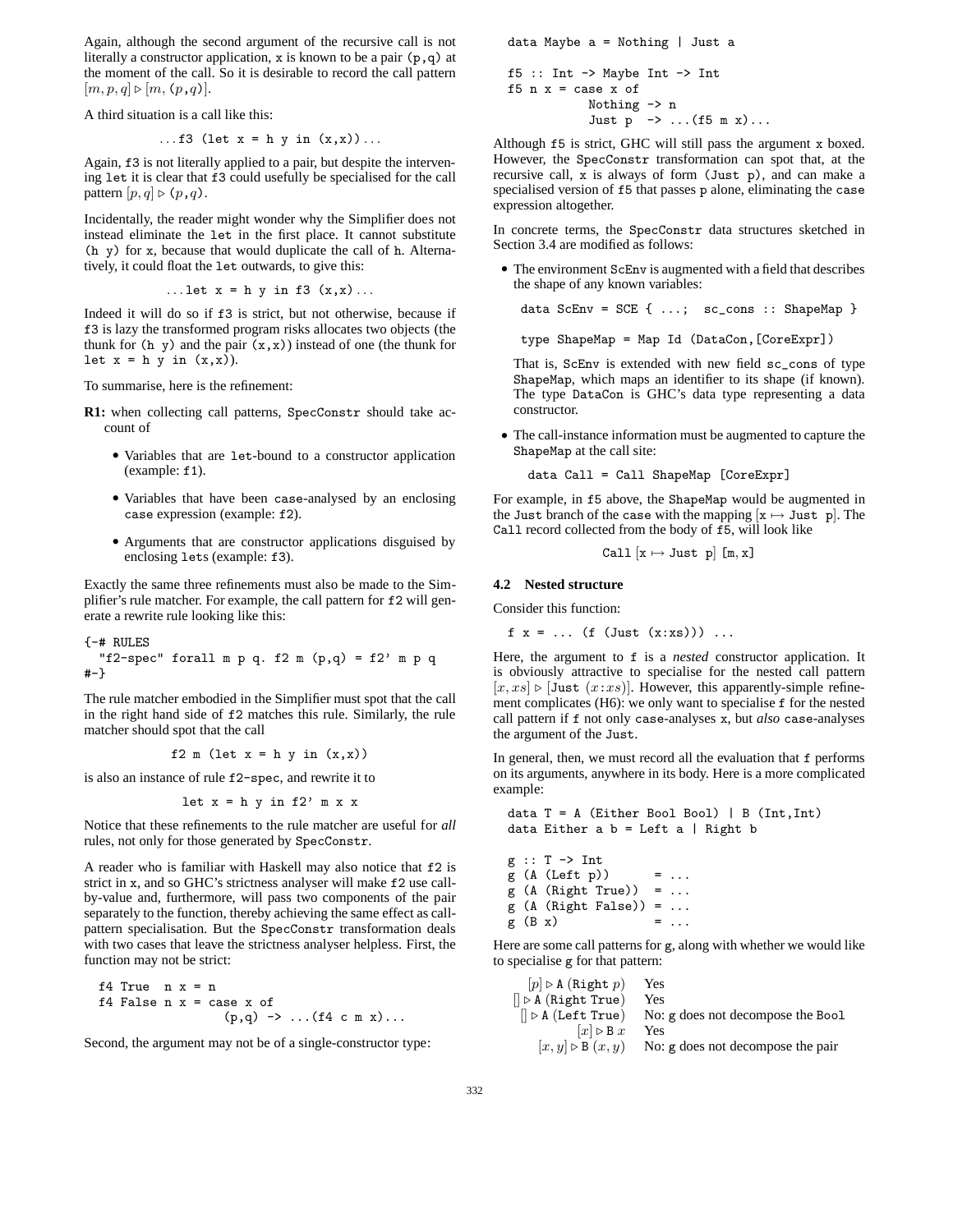So we must extract usage information from g's body that says:

- g's argument is case-analysed
- If it is of form  $A x$ , then  $x$  is case-analysed:
	- If x has form (Left p) then p is not analysed further.
	- If x has form (Right q) then q is case-analysed.
- If it is of form B  $x$ , then  $x$  is not further analysed.

In this example, all the pattern matching is done at the "top" of g, but that need not be the case; we have seen earlier examples in which the case expressions are nested inside the function, and/or passed as arguments to other function calls in the body.

**R2:** when collecting argument-usage information, SpecConstr should record *nested* pattern matches within the expression.

In concrete terms, rather than simply accumulating a *set* of the variables that are case-analysed, SpecConstr must accumulate, for each variable, evaluation information about each possible data constructor to which that variable might evaluate. This is a case where writing the code is easier than describing it informally:

type ArgUsage = Map Id ArgOcc

data ArgOcc = ArgOcc (Map DataCon [Maybe ArgOcc])

For each variable  $x$  we accumulate a finite map that gives information of x's occurrences. If x is in the domain of the ArgUsage map, then  $x$  is scrutinised; otherwise it is not. If it *is* in the ArgUsage map, its ArgOcc is a finite map that summarises, for each data constructor in  $x$ 's type, how the pattern-bound arguments of that data constructor are used, using Nothing to indicate that the argument is not scrutinised. In our example g above, the ArgOcc for g's argument would look like this<sup>2</sup>:

$$
\left[\begin{array}{ccc}A \mapsto \left[\begin{array}{ccc} \text{Left} & \mapsto \left[\text{Nothing}\right] \\ \text{Right} & \mapsto \left[\begin{array}{ccc} \text{True} \mapsto \left[\left.\right] \\ \text{False} \mapsto \left[\right. \right] \end{array}\right] \end{array}\right]\end{array}\right]
$$

It is easy to define functions that take the union of two ArgOcc values, so that the ArgUsage from different sub-expressions can be merged as we move back up the tree.

#### **4.3 Specialisation fixpoints**

Consider this recursive function:

$$
f :: Either Int Int -> (Int, Int) -> Int
$$
\n
$$
f (Left n) (p,q) = f (Right n) (q,p)
$$
\n
$$
f (Right n) x = if n == 0 then fst x
$$
\n
$$
else f (Left (n-1)) x
$$

The function is somewhat contrived, in the interests of brevity, and we have again taken the liberty of using pattern-matching definitions instead of the case expressions that GHC really uses. From the right hand side of f we get two call patterns:

$$
\begin{matrix} [n,p,q] \triangleright [\texttt{Right } n,\,(q,p)]\\ [m,x] \triangleright [\texttt{Left } m,\,x]\end{matrix}
$$

Specialising f for these patterns gives the functions:

```
-- Specialise f (Right n) (q,p)
f1 n q p = if n==0 then fst (q, p)else f (Left (n-1)) (q,p)
```
-- Specialise f (Left n) x f2 n  $(p,q) = f$  (Right n)  $(q,p)$ 

(We have dropped some dead code here, although in practice that would not be done until the simplifier runs in Step 3.) A cursory examination shows that the specialised function f1 has a *new* call pattern for f, namely  $[m, p, q]$ ⊳[Left m,  $(q, p)$ ]. On reflection, it is unsurprising that specialising a function may give rise to yet-morespecialised call patterns from its right-hand side. If we specialise f for this pattern too, we get:

-- Specialise f (Left m) (q,p) f3 m q p = f (Right m)  $(p,q)$ 

The call pattern from the right-hand side of this specialisation is  $[m, q, p] \triangleright [\text{Right } m, (p, q)]$ ; and this one is the same as the call pattern for f1. So we have reached a fixed point.

After the simplifier runs, and propagates the specialised versions to their call sites, we get this resulting program:

f (Left n) 
$$
(p,q) = f1 n q p
$$
  
\nf (Right n) x = if n=0 then fst x  
\nelse f2 (n-1) x  
\nf1 n q p = if n=-0 then fst (q,p)  
\nelse f3 (n-1) q p  
\nf2 n (p,q) = f1 n q p  
\nf3 m q p = f1 m p q

There is no construction and deconstruction of Left and Right inside the loop; and once the pair is evaluated for the first time it is never evaluated again.

The refinement we need is this:

**R3:** when specialising a function definition, collect new call patterns from its specialised right-hand side.

This refinement is easy to implement: we must simply call specExpr on each specialised copy of the function. In practice, instead of a two-pass algorithm — substitute and then specialise — GHC extends ScEnv with one more field, a substitution. Then specExpr substitutes and specialises at the same time, which turns out to be quite convenient.

Is there any guarantee that this iterative process will reach a fixed point? Yes, there is. Remember that we never specialise a function for call patterns that are "deeper" than the ArgUsage information, and this information is invariant across all the specialisations.

## **4.4 Mutual recursion and non-recursive functions**

So far we have only considered *self*-recursive functions (H3). But mutual recursion is quite common, and gives rise to no real difficulty. Consider a recursive group

rec { 
$$
f_1 = e_1
$$
; ...,  $f_n = e_n$  }

We simply look for call instances for  $f_1$ , not only in  $e_1$  but also in  $e_2 \ldots e_n$ . Then we derive call patterns from those calls, and specialise  $f_1$  for those call patterns, just as before.

**R4:** when gathering call instances for a recursive function f, look in *all* definitions of the letrec in which f is defined.

This optimisation turned out to be important in practice, because GHC sometimes splits a self-recursive function into two mutuallyrecursive parts. Here is an example:

<sup>2</sup> We have left out a couple of Just constructors to reduce clutter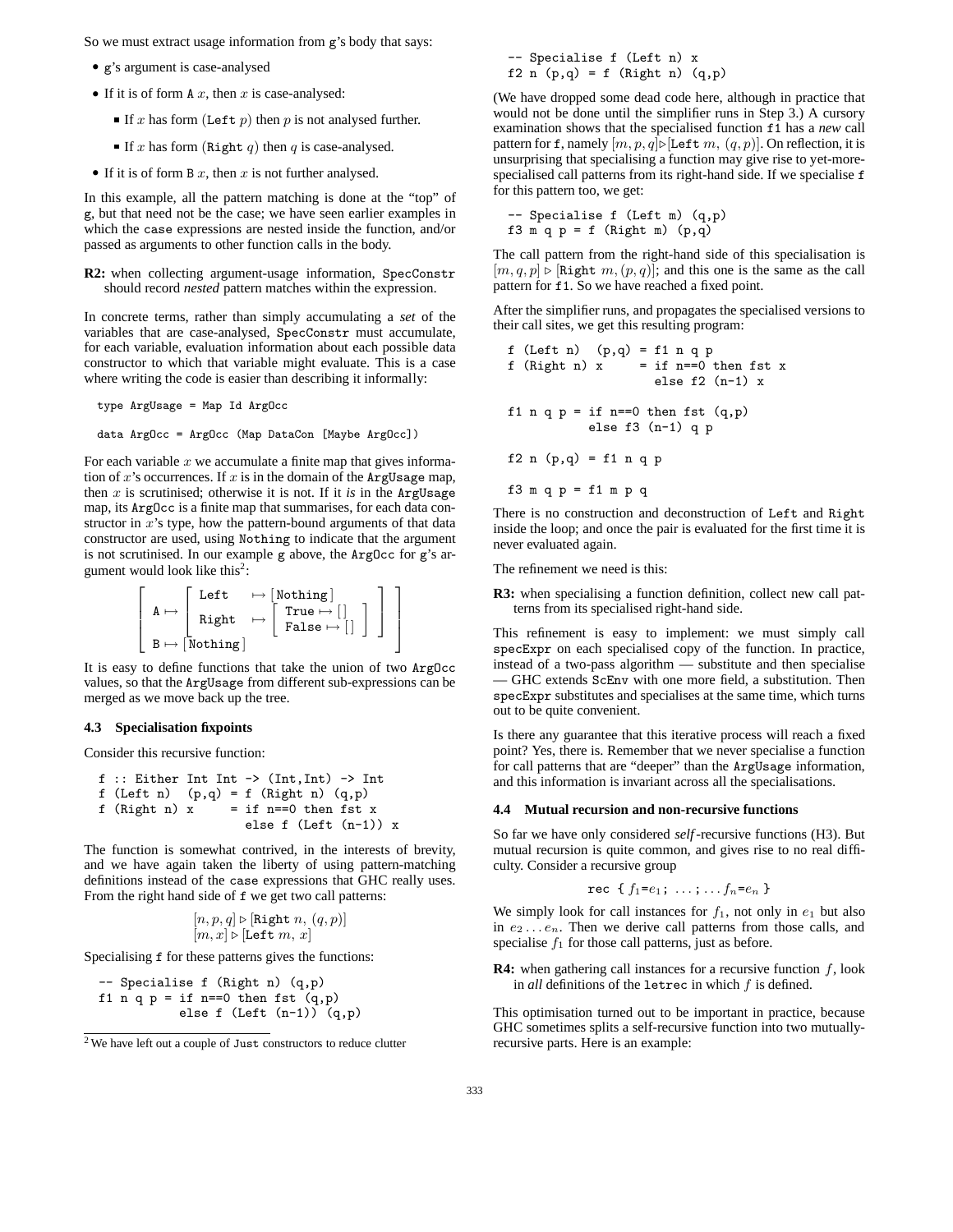```
foo :: Maybe Int -> Int
foo Nothing = 0foo (Just 0) = foo Nothing
foo (Just n) = foo (Just (n-1))
```
This does not look mutually recursive, but GHC lifts the constant sub-expression (foo Nothing) out of the loop (Peyton Jones et al. 1996), to give this mutually-recursive pair:

lvl = foo Nothing foo Nothing  $= 0$ foo  $(Just 0) = Iv1$ foo (Just n) = foo (Just (n-1))

In this case, nothing is gained by this transformation, since (foo Nothing) is evaluated only once in the loop, but GHC is not clever enough to spot this.

# **5. Results**

We implemented SpecConstr, including all the refinements described above, in the Glasgow Haskell Compiler (as at March 2007). Our implementation comprises some 475 lines of Haskell. It is a straightforward Core-to-Core pass, which readily slots into GHC's compilation pipeline.

We measured its effectiveness in two ways. First, we ran the entire nofib benchmark suite with the SpecConstr transformation switched off, and then again with it switched on. All other optimisations were enabled (-O2). The results are shown in Figure 2. The minimum, maximum and geometric means are taken over all 91 programs in the suite, but the table only shows programs whose allocation changed by more than 2% or whose runtime changed by more than 5%. We place little credence in small changes in runtime, because they are hard to reproduce, whereas the allocation figures are repeatable. A runtime change of "-" therefore means that the runtime was too short to report a meaningful change. We compiled the entire set of Haskell libraries in the same way as the benchmark program itself (i.e. with or without running SpecConstr, respectively).

These figures show a consistent increase in binary size of a few percent, which is not surprising since we are duplicating code. Some programs, such as queens and mandel2 show a dramatic decrease in allocation. Most others show much smaller changes (remember that many are suppressed altogether from the figure), but alas a handful show a noticeable increase. We investigated one of these, fibheaps in detail, and found that the increase was due to reboxing, which we discuss in Section 6.1. Nevertheless, run time almost invariably decreases, with a geometric mean of 10%.

The second way in which we evaluated SpecConstr was by applying it to some small array-fusion examples, taken from work in the Data Parallel Haskell project (Chakravarty et al. 2007). We took a set of five example pipelines of array operations that should fuse to make a single loop, and tried them with and without SpecConstr. The results are dramatic, and are shown in Figure 3. Performance is at least doubled, and in one case is multiplied by 10. Here is one of the pipelines:

```
pipe1 :: UArr Int -> UArr Int -> UArr Int
pipe1 xs ys = mapU (+1) (xs ++; + ys)
```
It could hardly by simpler: add the two arrays xs and ys elementwise, and then increment each element of the resulting array. For good performance it is essential that we eliminate the intermediate array. A UArr Int is an array of unboxed integers, so the fused loop will run along xs and ys adding corresponding elements, incrementing the result, and writing it into the result array. In

| Program                 | Binary size | Allocation | Run time            |  |  |  |
|-------------------------|-------------|------------|---------------------|--|--|--|
|                         | % increase  | % increase | % increase          |  |  |  |
| anna                    | $+5.5%$     | $+0.5%$    | $-9.0%$             |  |  |  |
| ansi                    | $+3.2%$     | $-10.1%$   | $-26.4%$            |  |  |  |
| atom                    | $+3.1%$     | $-0.1%$    | $-12.8%$            |  |  |  |
| bernouilli              | $+3.3%$     | $-2.0%$    | $-15.1%$            |  |  |  |
| boyer                   | $+3.2%$     | $+0.0%$    | $-16.4%$            |  |  |  |
| boyer2                  | $+3.2%$     | $+3.7%$    |                     |  |  |  |
| calendar                | $+3.2%$     | $+0.6\%$   | $-17.9%$            |  |  |  |
| cichelli                | $+3.3%$     | $-2.2%$    | $-2.6%$             |  |  |  |
| circsim                 | $+3.0%$     | $-0.7%$    | $-5.1%$             |  |  |  |
|                         |             | $-6.8%$    |                     |  |  |  |
| clausify                | $+4.7%$     |            | $-5.5%$<br>$-16.4%$ |  |  |  |
| comp_lab_zift           | $+3.8%$     | $+0.2%$    |                     |  |  |  |
| compress                | $+3.3%$     | $+0.0%$    | $-19.0%$            |  |  |  |
| compress2               | $+8.7%$     | $-2.2%$    | $-13.7%$            |  |  |  |
| constraints             | $+3.1%$     | $-0.6%$    | $-5.8%$             |  |  |  |
| exp38                   | $+3.1%$     | $+0.0%$    | $-18.6%$            |  |  |  |
| fft                     | $+2.9%$     | $-1.5%$    | $-5.2%$             |  |  |  |
| fibheaps                | $+2.8%$     | $+2.0%$    | $-2.5%$             |  |  |  |
| fulsom                  | $+2.8%$     | $-0.3%$    | $-10.8%$            |  |  |  |
| gamteb                  | $+2.9%$     | $-8.9%$    |                     |  |  |  |
| gcd                     | $+3.3%$     | $-10.6%$   | $-10.2%$            |  |  |  |
| gen_regexps             | $+3.2%$     | $+0.0%$    | $-6.4%$             |  |  |  |
| genfft                  | $+3.0%$     | $-0.5%$    | $-17.0\%$           |  |  |  |
| gg                      | $+3.4%$     | $+11.0%$   |                     |  |  |  |
| ida                     | $+3.5%$     | $-0.5%$    | $-27.9%$            |  |  |  |
| integer                 | $+3.2%$     | $-2.3%$    | $-11.2%$            |  |  |  |
| knights                 | $+3.2%$     | $+0.0%$    | $-8.5%$             |  |  |  |
| lcss                    | $+3.3%$     | $-0.0%$    | $-9.2%$             |  |  |  |
| life                    | $+3.2%$     | $+0.0\%$   | $-14.3%$            |  |  |  |
| lift                    | $+3.3%$     | $+2.7%$    | 0.00                |  |  |  |
| listcompr               | $+3.0%$     | $+0.1%$    | $-20.4%$            |  |  |  |
| listcopy                | $+3.0%$     | $+0.2%$    | $-22.1%$            |  |  |  |
| mandel <sub>2</sub>     | $+3.5%$     | $-67.3%$   |                     |  |  |  |
| multiplier              | $+3.2%$     | $+0.0%$    | $-12.6%$            |  |  |  |
| parstof                 | $+2.8%$     | $-2.3%$    | 0.01                |  |  |  |
| pic                     | $+3.0%$     | $-5.6%$    | 0.01                |  |  |  |
| power                   | $+3.6%$     | $-4.6%$    | $-25.0%$            |  |  |  |
| primes                  | $+3.1%$     | $+0.0%$    | $-8.7\%$            |  |  |  |
| primetest               | $+3.7%$     | $-4.8%$    | $-0.4%$             |  |  |  |
|                         | $+3.2%$     | $+0.0\%$   | $-11.2%$            |  |  |  |
| puzzle                  | $+3.1%$     | $-79.5%$   | $-38.5%$            |  |  |  |
| queens<br>rewrite       |             |            |                     |  |  |  |
|                         | $+3.4%$     | $-0.0\%$   | $-6.1%$             |  |  |  |
| rsa                     | $+3.8%$     | $-8.5%$    |                     |  |  |  |
| scs                     | $+3.0%$     | $-3.6%$    | $-9.7%$             |  |  |  |
| simple                  | $+2.9%$     | $-0.0%$    | $-10.5%$            |  |  |  |
| solid                   | $+2.8%$     | $+0.4%$    | $-7.2%$             |  |  |  |
| sphere                  | $+3.0%$     | $-2.0\%$   | $-8.9%$             |  |  |  |
| symalg                  | $+5.2%$     | $-2.9%$    | 0.02                |  |  |  |
| transform               | $+3.8%$     | $+0.3%$    | $-13.0%$            |  |  |  |
| typecheck               | $+2.9%$     | $+0.4%$    | $-6.2%$             |  |  |  |
| wang                    | $+3.0%$     | $+0.3%$    | $-20.3%$            |  |  |  |
| wheel-sieve2            | $+3.1%$     | $+0.0\%$   | $-9.5\%$            |  |  |  |
| and another 40 programs |             |            |                     |  |  |  |
|                         |             |            |                     |  |  |  |
| Min                     | $+2.8%$     | $-79.5%$   | $-38.5%$            |  |  |  |
| Max                     | $+8.7%$     | $+11.0%$   | $+3.7%$             |  |  |  |
| Geometric Mean          | $+3.4%$     | $-3.7%$    | $-10.5%$            |  |  |  |

**Figure 2:** Effects of SpecConstr on nofib programs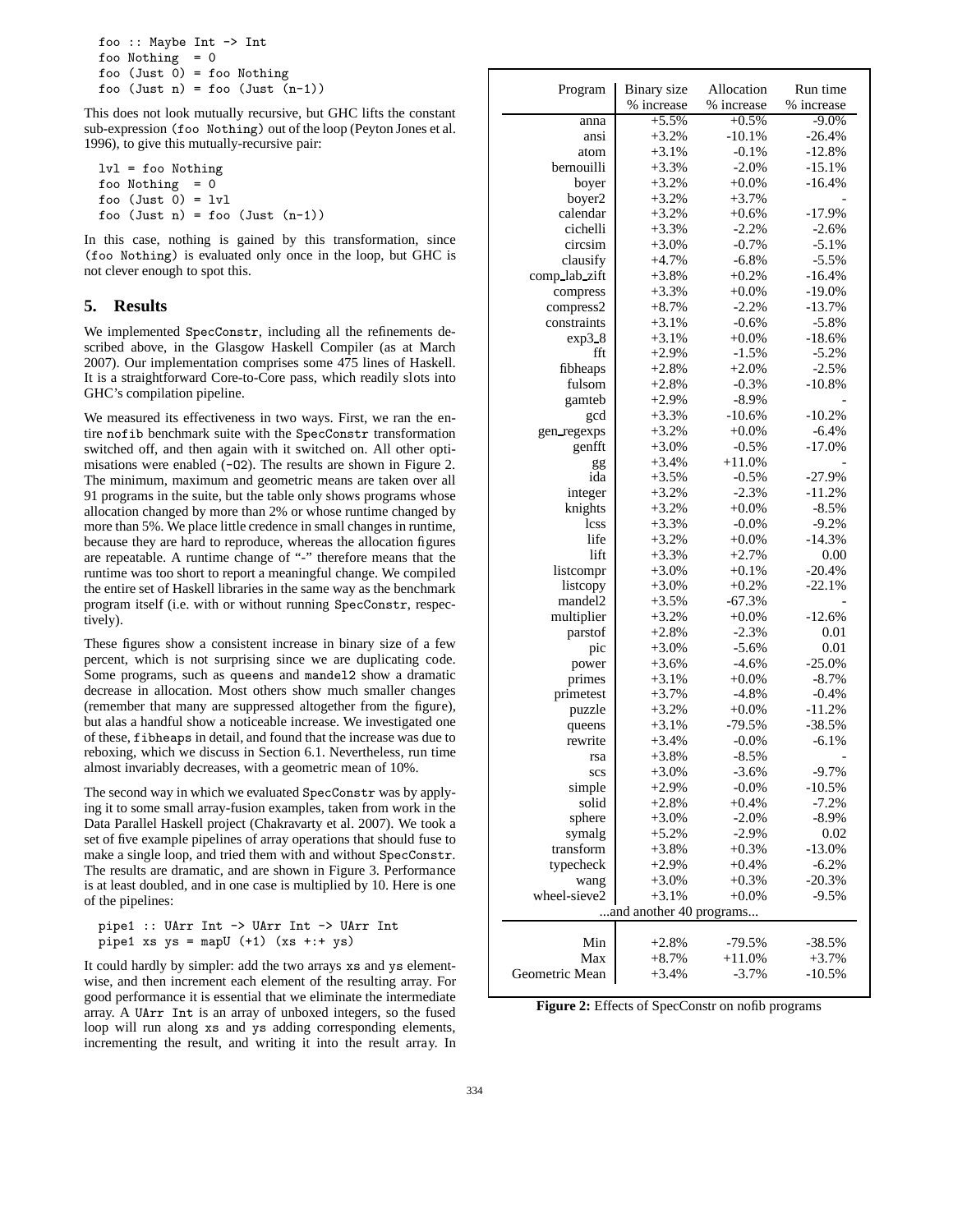|         | Runtime (ms) |      | Runtime    |
|---------|--------------|------|------------|
| Program | without      | with | % increase |
| pipe1   | 506          | 205  | $-60\%$    |
| pipe2   | 159          | 77   | $-51%$     |
| pipe3   | 284          | 114  | $-60\%$    |
| pipe4   | 545          | 70   | $-87\%$    |
| pipe5   | 6,761        | 720  | $-89%$     |

**Figure 3:** Effects of SpecConstr on array-fusion pipelines

the fused loop, the increment is practically free, but there is a tremendous loss of performance if instead we allocate and fill an intermediate array. Array fusion is carried out using the same stream paradigm as that described in Section 2.2, but successful fusion is much more important.

(Indeed that is also the weakness of the fusion approach: failure to fuse can turn a good program into a bad one, yet that failure might be due to an obscure and hard-to-predict interaction of optimisation heuristics. It remains to be seen whether array fusion can be made reliable and robust enough that this problem does not show up in practice, but that is a challenge for another day.)

## **6. Further work**

In Section 4 we described a series of refinements to the basic scheme. However we have also encountered shortcomings in our heuristics that are not so easy to fix, and we collect that experience here.

## **6.1 Reboxing**

So far we have presented the advantages of specialisation. But here is a function for which matters are more ambiguous:

```
f :: (Int,Int) -> [Int]
f x = h x : case x of (p,q) \rightarrow f (p+1,q)
```
The recursive call to  $f$  is a constructor, and the argument  $x$  is indeed decomposed inside the function, so our heuristics say we should specialise it. Here is the specialised function:

```
f1 :: Int \rightarrow Int \rightarrow [Int]
f1 p q = h (p,q) : f1 (p+1) q
```
We see good news:  $f1$  does not allocate the pair  $(p+1,q)$  at the recursive call to f, as f did. But we see countervailing bad news: f1 allocates the pair  $(p,q)$  at the call to h, which f does not. So, matters are no worse than before, and we have eliminated the case, but they are not as much better as we might have expected.

The problem is that the argument x is used in f *both* as a case scrutinee, *and* as a regular argument to an unrelated function h. Hence, if we pass the argument in its constituted parts, p and q, we may need to re-box them before passing it to h. We call this the "reboxing problem". In the example above, allocation was no worse, and the code was shorter, so specialisation is probably still a good idea. Alas, there are other examples where allocation is *increased* by SpecConstr due to reboxing, and so specialisation would be a Bad Thing — and it is not easy to predict exactly when the problem will occur. One possibility is to modify (H6) thus:

**H6'** Specialise on an argument x only if x is *only* scrutinised by a case, and is not passed to an ordinary function, or returned as part of the result.

Sadly, this is too conservative. Here is a slightly contrived example:

```
f :: Maybe Int -> Int -> Int
f \times n = \cose x of
            Nothing \rightarrow 0
            Just m \rightarrow if n==0 then f x (n-1)else m
```
Here x occurs passed as a regular argument — to f itself! So (H6') would disable specialisation on the grounds that we do not want to risk reboxing x. But if we *do* specialise f for the first argument being Just m, the specialised function will not, in fact, rebox the argument. A simple-minded analysis risks throwing the baby out with the bathwater.

Our current implementation of SpecConstr simply ignores the reboxing problem. Close inspection reveals that reboxing is the reason that some programs allocate more heap with SpecConstr enabled, as we saw in Section 5. We need a more sophisticated analysis of argument usage, so that we can get (most of) the wins without risking losses from reboxing.

## **6.2 Function specialisation**

Here is an example that arose in a real program.

```
the_fun :: [a] \rightarrow Step a [a]
the_fun x = ...non-recursive...
getA :: [[a]] -> [a]
getA [] = []getA (x:xs) = getB the_fun x xsgetB :: ([a] -> Step a [a]) -> [a] -> [[a]] -> [a]
getB f \times xs = case (f \times) ofDone -> getA xs
                Yield y ys -> y : getB f ys xs
```
Here, the\_fun is a non-recursive function, and only getA was called elsewhere in the program. It would obviously be profitable to specialise getB for the case when its first argument is the\_fun, so that the\_fun could be inlined in the specialised copy. This paper has focused on specialising functions for particular *constructor* arguments, but here we want instead to specialise on a particular *functional* argument. Doing so is of more than theoretical interest: the fragment above arose when compiling the expression

$$
concatMap (map (+ 1)) xs
$$

using the stream-fusion techniques of Coutts et al. (2007a).

Specialising for function arguments is more slippery than for constructor arguments. In the example above the argument was a simple variable but what if it was instead a lambda term? Should we generate a RULE like this?

$$
f(\lambda x...)=e
$$

The trouble is that lambda abstractions are much more fragile than constructor applications, in the sense that simple transformations may make two abstractions *look* different although they have the same value. So while we could generate such a rule, there is a good chance that it will never match anything!

An alternative approach might be to specialise only on functionvalued *variables*, and perhaps also partial applications thereof. In the example above, that amounts to treating the\_fun very similarly to a nullary constructor. We have not yet followed this idea through to its conclusion, but it looks promising.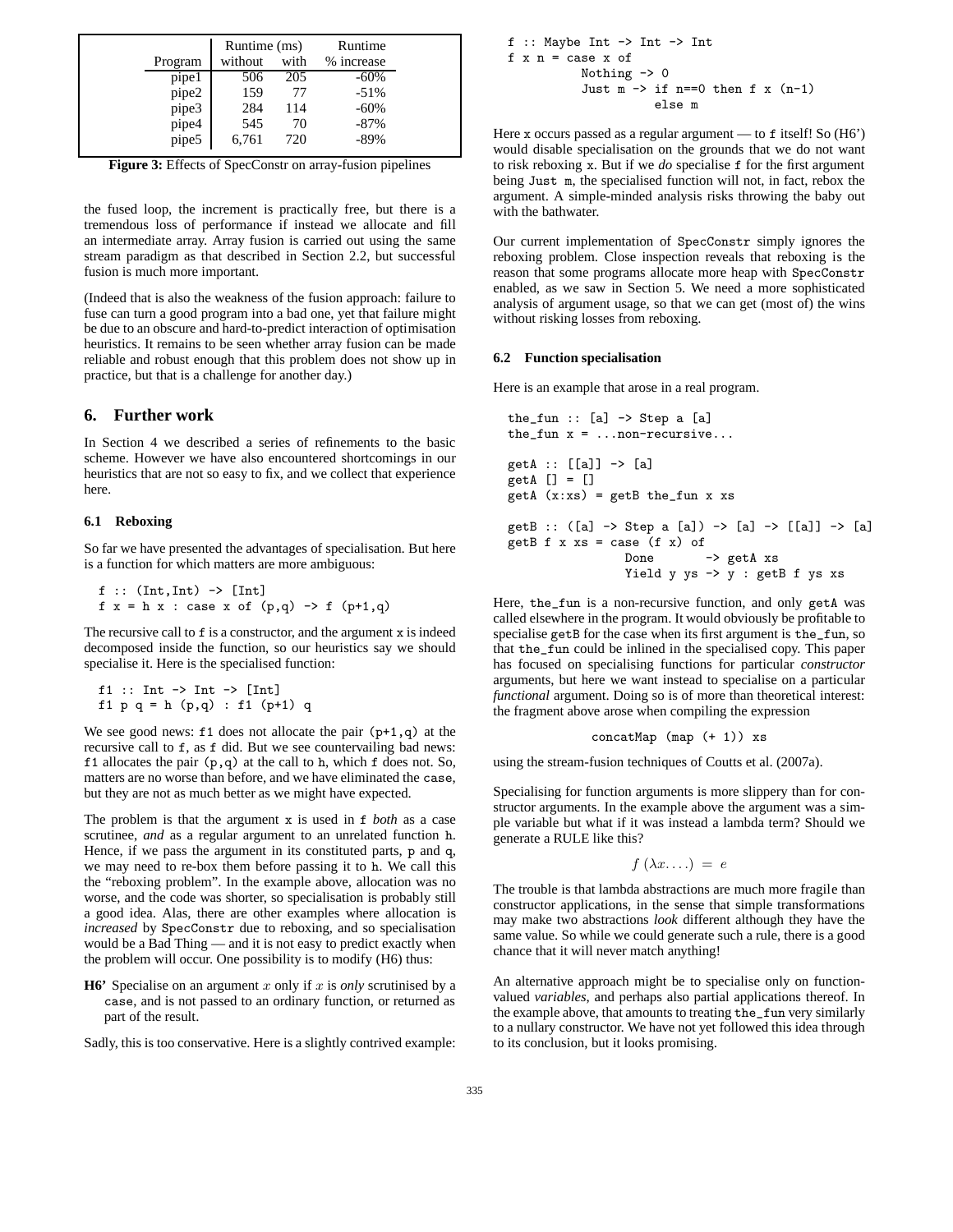## **6.3 Join points**

Our heuristic (H3) also only considered *recursive* functions. However a recursive function may have a *non-recursive* function defined inside it. For example:

$$
f x y = let g p = ... (f C p)...
$$
  
in case x of  

$$
A p \rightarrow g True
$$
  

$$
B q \rightarrow g False
$$
  

$$
C \rightarrow if y then ... else ...
$$

Here, g is a local, non-recursive function defined inside the recursive function f. In fact, g is what GHC calls a "join point" because it is a single (albeit parameterised) piece of code that describes what to do in both the A and B branches of the case. Here we assume that g is large enough that GHC does not inline a copy at each call site.

Looking at  $f$ , the only call pattern for  $f$  has arguments  $[C, p]$ . However, if we specialised g, we would get call patterns for f with arguments [C, True] and [C, False], which is much better. There are two reasons that g is not specialised: first, it is non-recursive; and second, even if we were to specialise non-recursive functions, g does not scrutinise its argument p.

We do not yet have a good heuristic for specialising f. Although the situation may look contrived, it is not uncommon in practice. GHC generates many local join points as a result of the crucial case-swapping transformation, described in detail in Peyton Jones and Santos (1998).

## **7. Related work**

Automatic function specialisation is a well-known idea. However, specialising recursive functions based on statically-known information is largely the domain of the partial evaluation community (Jones et al. 1993). Early partial evaluators would only specialise a function if one of its arguments was completely static (i.e. known to the compiler), but later work generalised this to *partially-static values* (Mogensen 1988). Even then, the "partially-static" nature of the structure usually appears to mean that part of the structure is completely known and part is unknown, whereas our focus is on structures whose *shape* is known. The partial-evaluation work that seems closest to ours is Bechet's Limix partial evaluator (Bechet 1994). In particular, he handles sum types as well as products, and he identifies the reboxing problem (Section 6.1). Indeed, he develops an analysis designed to identify functions where reboxing is not a problem.

Although there are some similarities, partial evaluation has quite a different flavour than the work described here. The SpecConstr transformation has modest goals and modest cost, whereas partial evaluation is a whole rich research area in its own right. Nevertheless, SpecConstr can certainly be regarded as a rather specialised partial evaluator.

Much more closely related is the work of Thiemann (1994) and its precursor (Thiemann 1993). Thiemann's goal is precisely the same as ours, although his context is that of a strict language. He presents a relatively sophisticated abstract interpretation to determine both argument usage and call patterns. Our work is less technically complex, but perhaps more practical; Thiemann's paper never led to a full-scale implementation.

# **8. Conclusion**

The SpecConstr transformation is simple to describe, economical to implement, and devastatingly effective for certain programs. We are not ready to declare that it should be applied to every program, because it causes an increase in code size of 3-4%, even when it does not improve performance and, on occasion, can decrease performance. Nevertheless, an average runtime improvement of 10%, against the baseline of an already well-optimised compiler, is an excellent result. We have also identified avenues for further work that may improve it further.

Furthermore, and perhaps most important, we have advanced the enterprise of domain-specific optimisation technology. The idea is this: that ordinary programmers (i.e. not compiler writers) should be able to build libraries that, through the medium of programmer-specified rewrite rules, effectively extend the compiler with domain-specific knowledge (Peyton Jones et al. 2001). The streams library is an example of just such a library, and SpecConstr eliminates a road-block on its usefulness.

## **Acknowledgements**

We owe a particular debt of thanks to Roman Leshchinskiy for supplying a long succession of small, well-characterised test cases for SpecConstr, and for his array-fusion benchmarks. My thanks also goes to Brandon Moore, Peter Thiemann, and the ICFP reviewers for their helpful feedback.

## **References**

- Denis Bechet. Limix: a partial evaluator for partially static structures. Technical report, INRIA, 1994.
- Manuel Chakravarty, Roman Leshchinskiy, Simon Peyton Jones, and Gabriele Keller. Data Parallel Haskell: a status report. In *ACM Sigplan Workshop on Declarative Aspects of Multicore Programming*, Nice, January 2007.
- Duncan Coutts, Roman Leshchinskiy, and Don Stewart. Stream fusion: from lists to streams to nothing at all. In *ACM SIGPLAN International Conference on Functional Programming (ICFP'07)*, Freiburg, Germany, October 2007a. ACM.
- Duncan Coutts, Don Stewart, and Roman Leshchinskiy. Rewriting Haskell strings. In *Practical Aspects of Declarative Languages (PADL'07)*, pages 50–64. Springer-Verlag, January 2007b.
- Neil D. Jones, Carsten K. Gomard, and Peter Sestoft. *Partial Evaluation and Automatic Program Generation*. Prentice Hall, 1993.
- Torben Mogensen. Partially static structures in a self-applicable partial evaluator. In *Partial Evaluation and Mixed Computation*, 1988.
- Simon L. Peyton Jones, Andrew Tolmach, and Tony Hoare. Playing by the rules: rewriting as a practical optimisation technique in GHC. In Ralf Hinze, editor, *2001 Haskell Workshop*. ACM SIGPLAN, September 2001.
- SL Peyton Jones and J Launchbury. Unboxed values as first class citizens. In RJM Hughes, editor, *ACM Conference on Functional Programming and Computer Architecture (FPCA'91)*, volume 523 of *Lecture Notes in Computer Science*, pages 636–666, Boston, 1991. Springer.
- SL Peyton Jones and A Santos. A transformation-based optimiser for Haskell. *Science of Computer Programming*, 32(1-3):3–47, September 1998.